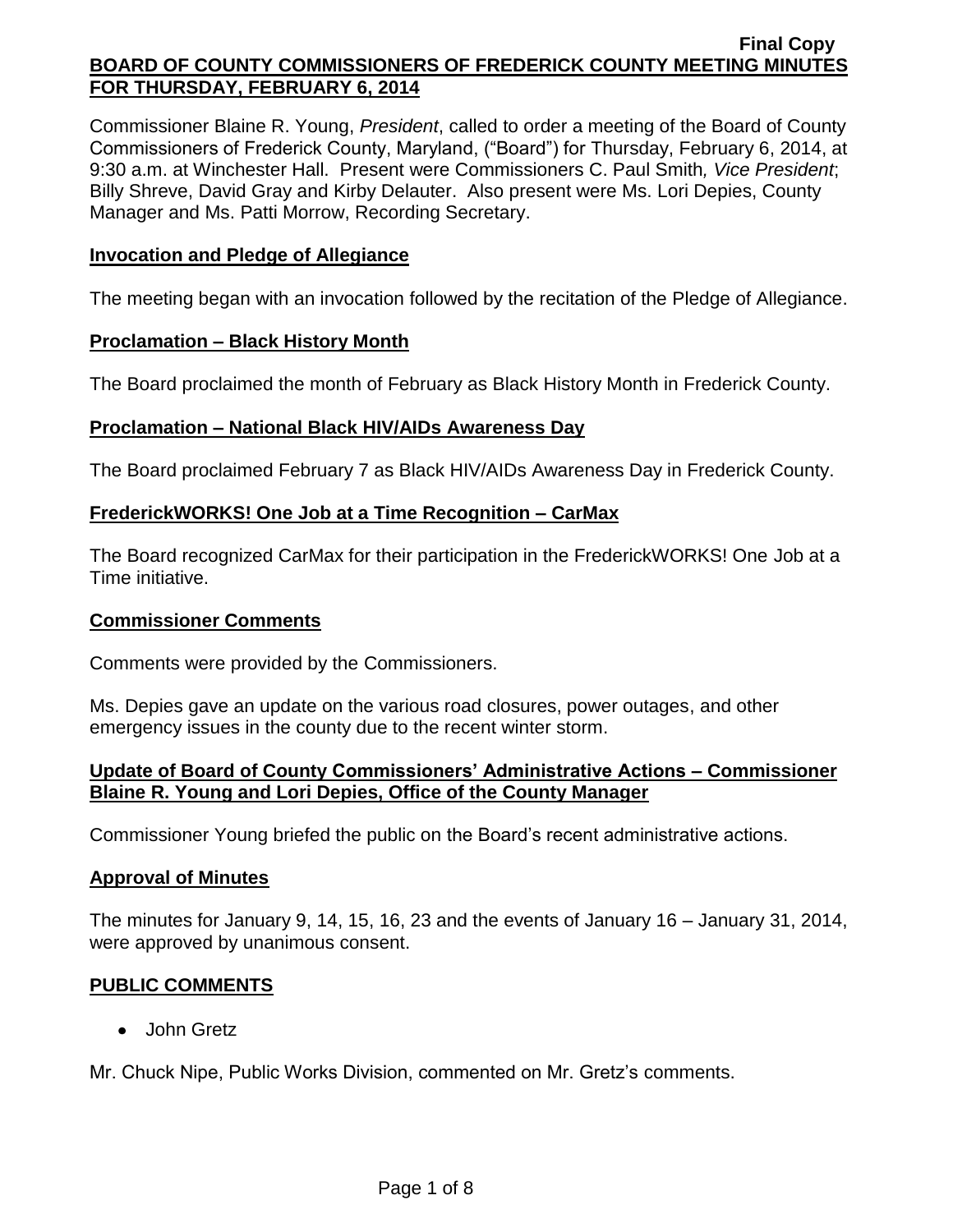### **CONSENT AGENDA**

The following items were considered on the consent agenda:

- Purchasing Memo #14-096 Bulk Delivery of Diesel and Gasoline
- Purchasing Memo #14-097 Retail Fuel and Fuel Card Services (Piggyback Contract)
- Purchasing Memo #14-101 Consultant Services for Impact Fee Study
- Purchasing Memo #14-103 Frederick County Afterschool Program
- FY 2015 Rural Legacy Grant Application/Mid-Maryland
- FFY 2013 EPA 319 Grant Agreement: Lower Monocacy Watershed Restoration Project and Budget Transfer

*Motion to approve the consent agenda as presented – Passed 5-0.*

| <b>COMMISSIONERS</b> | <b>MOTION</b> | <b>SECOND</b> | <b>YES</b> | <b>NO</b> | <b>ABSTAIN</b> | <b>NOT PRESENT</b> |
|----------------------|---------------|---------------|------------|-----------|----------------|--------------------|
| Young                |               |               |            |           |                |                    |
| <b>Smith</b>         |               |               |            |           |                |                    |
| <b>Shreve</b>        |               | Λ             |            |           |                |                    |
| Gray                 |               |               |            |           |                |                    |
| <b>Delauter</b>      |               |               |            |           |                |                    |

#### **WORKSESSION**

# **2014 Community Health Needs Assessment and Community Priorities for Local Health Improvement – Dr. Barbara Brookmyer, Health Services Division**

Dr. Brookmyer gave the PowerPoint presentation on the report.

There was no public comment.

*No action taken as this item was informational.*

### **ADMINISTRATIVE BUSINESS**

#### **Offer and Agreement to Participate in the Administrative Office of the Courts Centralized Jury Management – Barbara Domer, Circuit Court**

Ms. Domer and Ms. Sandy Dalton, Clerk of the Circuit Court, commented on the agreement.

*Motion to approve the agreement – Passed 5-0.*

| <b>COMMISSIONERS</b> | <b>MOTION</b> | <b>SECOND</b> | <b>YES</b> | <b>NO</b> | <b>ABSTAIN</b> | <b>NOT PRESENT</b> |
|----------------------|---------------|---------------|------------|-----------|----------------|--------------------|
| Young                |               |               |            |           |                |                    |
| <b>Smith</b>         |               |               |            |           |                |                    |
| <b>Shreve</b>        |               |               |            |           |                |                    |
| Grav                 |               | ↗             |            |           |                |                    |
| <b>Delauter</b>      |               |               |            |           |                |                    |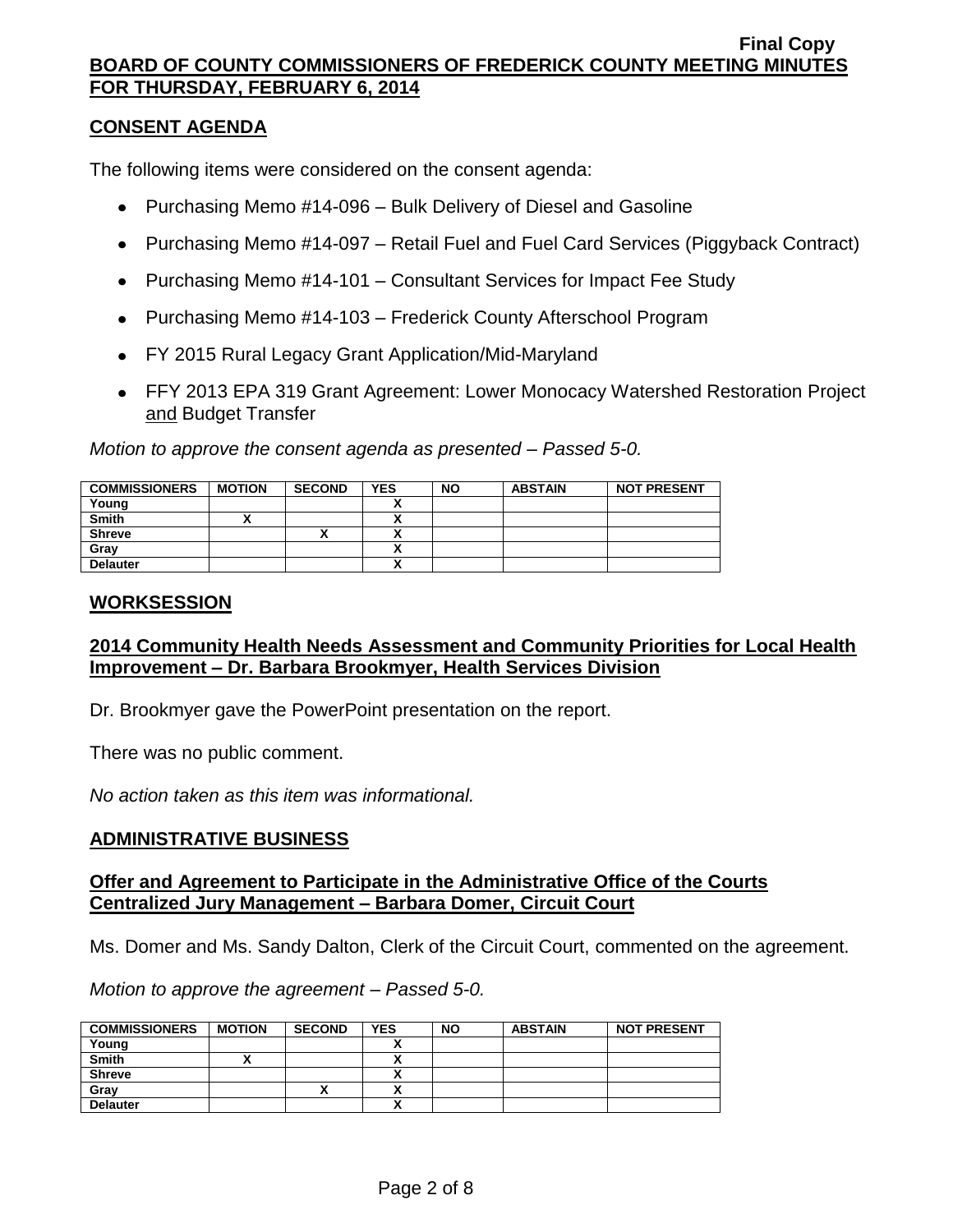# **FY 2014 Budget Reallocation of Capital Outlay Funds – Robert Baker, Fire and Rescue Services Division**

Mr. Baker presented the request to reallocate budgeted funds to purchase Mobile Data Terminals.

*Motion to approve the reallocation of the \$450,000 in budgeted funds for the re-chassis of two ambulances to purchase Mobile Data Terminals – Passed 5-0.*

| <b>COMMISSIONERS</b> | <b>MOTION</b> | <b>SECOND</b> | <b>YES</b> | <b>NO</b> | <b>ABSTAIN</b> | <b>NOT PRESENT</b> |
|----------------------|---------------|---------------|------------|-----------|----------------|--------------------|
| Young                |               |               |            |           |                |                    |
| <b>Smith</b>         |               |               |            |           |                |                    |
| <b>Shreve</b>        |               |               |            |           |                |                    |
| Grav                 |               | ,,            | ,,         |           |                |                    |
| <b>Delauter</b>      |               |               | ,,         |           |                |                    |

# **Revised Surety Bond Resolution – Kathy Mitchell, Office of the County Attorney**

Ms. Mitchell presented the draft resolution to rescind and replace Resolution No. 13-25.

*Motion to adopt the proposed resolution in order to comply with applicable Maryland law and to clarify county procedures – Passed 4-1.*

| <b>COMMISSIONERS</b> | <b>MOTION</b> | <b>SECOND</b> | <b>YES</b>                                       | <b>NO</b>                | <b>ABSTAIN</b> | <b>NOT PRESENT</b> |
|----------------------|---------------|---------------|--------------------------------------------------|--------------------------|----------------|--------------------|
| Young                |               |               |                                                  |                          |                |                    |
| <b>Smith</b>         |               |               | v<br>                                            |                          |                |                    |
| <b>Shreve</b>        |               |               |                                                  |                          |                |                    |
| Grav                 |               |               |                                                  | $\overline{\phantom{a}}$ |                |                    |
| <b>Delauter</b>      |               | $\mathbf{v}$  | $\ddot{\phantom{a}}$<br>$\overline{\phantom{a}}$ |                          |                |                    |

(A copy of the approved/adopted resolution can be obtained in the County Manager's Office or from the county's website, [www.FrederickCountyMD.gov.](http://www.frederickcountymd.gov/))

### **Citizens Care and Rehabilitation Center/Montevue Assisted Living (CCRC/MAL) Financial Statements and Quality of Care Reports – Michael Roles, CCRC/MAL**

Mr. Roles presented the December 2013 financial statements and the Quality of Care Reports for the CCRC/MAL.

*No action taken as this item was informational.*

# **Request for Budget Transfer from General Fund to Citizens Care and Rehabilitation Center (CCRC) – Erin White, Finance Division**

Ms. White presented the budget transfer request. Ms. Depies commented on the request.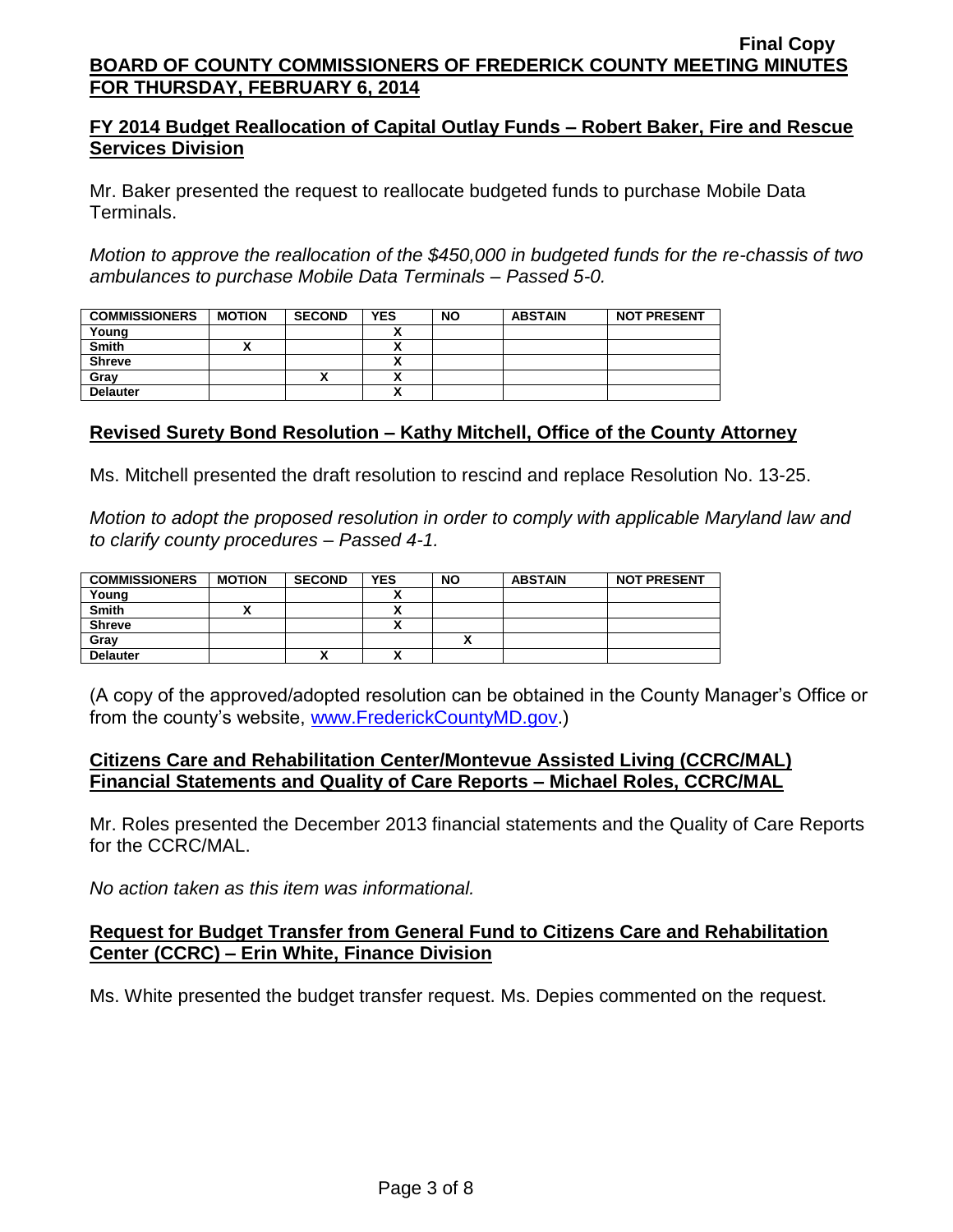*Motion to approve the budget transfer of 1.4 million dollars from the General Fund to the CCRC fund – Passed 3-2.*

| <b>COMMISSIONERS</b> | <b>MOTION</b> | <b>SECOND</b> | <b>YES</b> | <b>NO</b> | <b>ABSTAIN</b> | <b>NOT PRESENT</b> |
|----------------------|---------------|---------------|------------|-----------|----------------|--------------------|
| Young                |               |               |            |           |                |                    |
| <b>Smith</b>         |               |               |            |           |                |                    |
| <b>Shreve</b>        |               |               |            |           |                |                    |
| Grav                 |               | Λ             |            |           |                |                    |
| <b>Delauter</b>      |               |               |            |           |                |                    |

#### **Presentation of the Recommended FY 2015-2020 Capital Improvements Program (CIP) and Capital Budget – Kelly Weaver, Budget Office, Office of the County Manager**

Ms. Weaver presented the recommended CIP totaling \$594 million.

She reviewed the major changes and major requests that were not granted. Ms. Weaver indicated the Board would finalize the proposed CIP on February 20 and it would be taken to public hearing on Tuesday, March 18.

*No action taken as this item was informational.*

## **Presentation of the Impacts on Growth Task Force Final Report – Lori Depies, Office of the County Manger**

Ms. Depies reported on the recommendations from the task force regarding the examination of the ways Maryland counties use impact fees and transfer taxes state-wide. In addition, the task force investigated measurements of quantifiable data on growth impacts and how to address the financial impact on a fair and equitable basis for the taxpayers of Frederick County.

*No action taken as this item was informational.*

# **Proposed Voluntary Retirement Incentive Plan ("Plan") – Effective May 1, 2014, and Budget Transfer – Mitch Hose, Human Resources Division**

Mr. Hose presented the Plan that would provide an incentive to participating employees while also providing budgetary savings to the county over an extended period of time by reducing payroll expenses and provide financial assistance to long-term employees who would like to retire.

*Motion to approve the Plan as proposed and authorize a budget transfer – Passed 5-0.*

| <b>COMMISSIONERS</b> | <b>MOTION</b> | <b>SECOND</b> | <b>YES</b> | <b>NO</b> | <b>ABSTAIN</b> | <b>NOT PRESENT</b> |
|----------------------|---------------|---------------|------------|-----------|----------------|--------------------|
| Young                |               |               |            |           |                |                    |
| <b>Smith</b>         |               |               |            |           |                |                    |
| <b>Shreve</b>        |               |               |            |           |                |                    |
| Gray                 |               |               |            |           |                |                    |
| <b>Delauter</b>      |               |               | ~          |           |                |                    |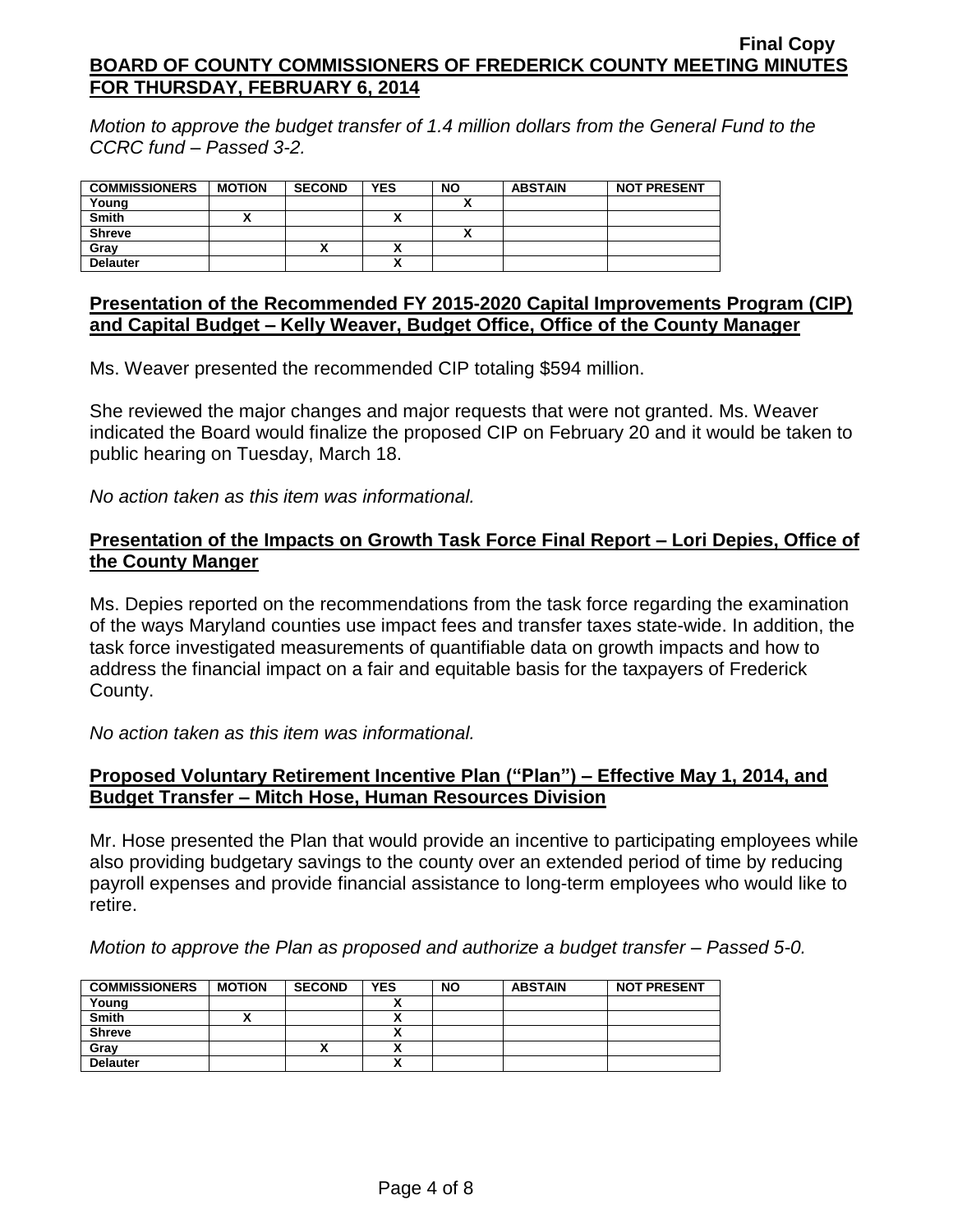# **Updates from County Commissioners' Liaison – Dave Dunn, Community Development Division**

*No action taken as this item was informational.*

#### **Legislative Issues – John Mathias, Office of the County Attorney and Ragen Cherney, Office of the County Manager**

Mr. Mathias and Mr. Cherney briefed the Board on the issues before the Frederick County delegation members.

*Motion to correspond to the Frederick County Delegation opposition to any amendments to House Bill 476 (Payment of Wages) – Passed 4-0-1.*

| <b>COMMISSIONERS</b> | <b>MOTION</b> | <b>SECOND</b> | <b>YES</b>                | <b>NO</b> | <b>ABSTAIN</b> | <b>NOT PRESENT</b> |
|----------------------|---------------|---------------|---------------------------|-----------|----------------|--------------------|
| Young                |               |               |                           |           |                |                    |
| <b>Smith</b>         |               |               | $\ddot{\phantom{a}}$      |           |                |                    |
| <b>Shreve</b>        |               |               |                           |           |                |                    |
| Grav                 |               |               |                           |           |                |                    |
| <b>Delauter</b>      |               |               | $\ddot{\phantom{a}}$<br>~ |           |                |                    |

*Motion to correspond to the Frederick County Delegation to support the Open Meetings – Collective Bargaining legislation to include that a member of the elected county government be a part of the negotiating process of the Frederick County Board of Education – Passed 3-1- 1.*

| <b>COMMISSIONERS</b> | <b>MOTION</b> | <b>SECOND</b> | <b>YES</b> | <b>NO</b> | <b>ABSTAIN</b> | <b>NOT PRESENT</b> |
|----------------------|---------------|---------------|------------|-----------|----------------|--------------------|
| Young                |               |               |            |           |                |                    |
| <b>Smith</b>         |               |               |            |           |                |                    |
| <b>Shreve</b>        |               |               |            |           |                |                    |
| Gray                 |               |               |            |           |                |                    |
| <b>Delauter</b>      |               |               |            |           |                |                    |

### **PUBLIC COMMENTS**

- Dr. Sonja Sperlich
- Steve Brauns
- Michael Dixon
- John Gretz

### **QUESTIONS – PRESS**

None.

### **COMMISSIONER COMMENTS**

Commissioner Shreve noted the public meeting regarding deer hunting would be held on Monday, February 10 at 7:00 p.m.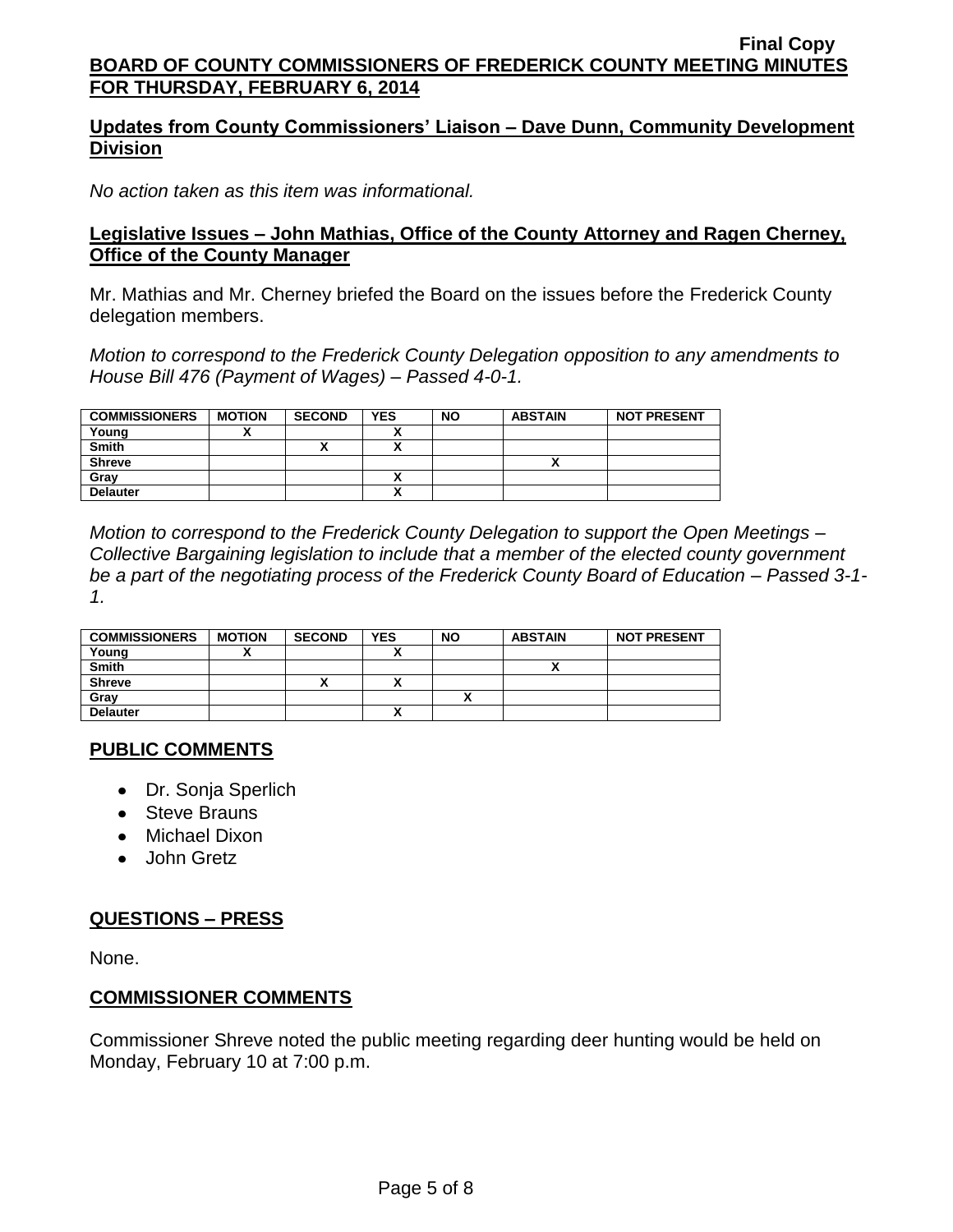### **CLOSED SESSION**

Maryland Annotated Code State Government Article § 10-508(a) (1) To discuss: (i) The appointment, employment, assignment, promotion, discipline, demotion, compensation, removal, resignation, or performance evaluation of appointees, employees, or officials over whom it has jurisdiction; or (ii) Any other personnel matter that affects one or more specific individuals.

**Topic** – To discuss collective bargaining concerning employees within the Division of Fire and Rescue Services.

*Motion to go into closed session – Passed 5-0.*

| <b>COMMISSIONERS</b> | <b>MOTION</b> | <b>SECOND</b> | <b>YES</b> | <b>NO</b> | <b>ABSTAIN</b> | <b>NOT PRESENT</b> |
|----------------------|---------------|---------------|------------|-----------|----------------|--------------------|
| Young                |               |               |            |           |                |                    |
| <b>Smith</b>         |               |               |            |           |                |                    |
| <b>Shreve</b>        |               |               |            |           |                |                    |
| Gray                 |               |               |            |           |                |                    |
| <b>Delauter</b>      |               |               |            |           |                |                    |

# **ADJOURN**

The meeting adjourned at 12:50 p.m.

Patricia Morrow Recording Secretary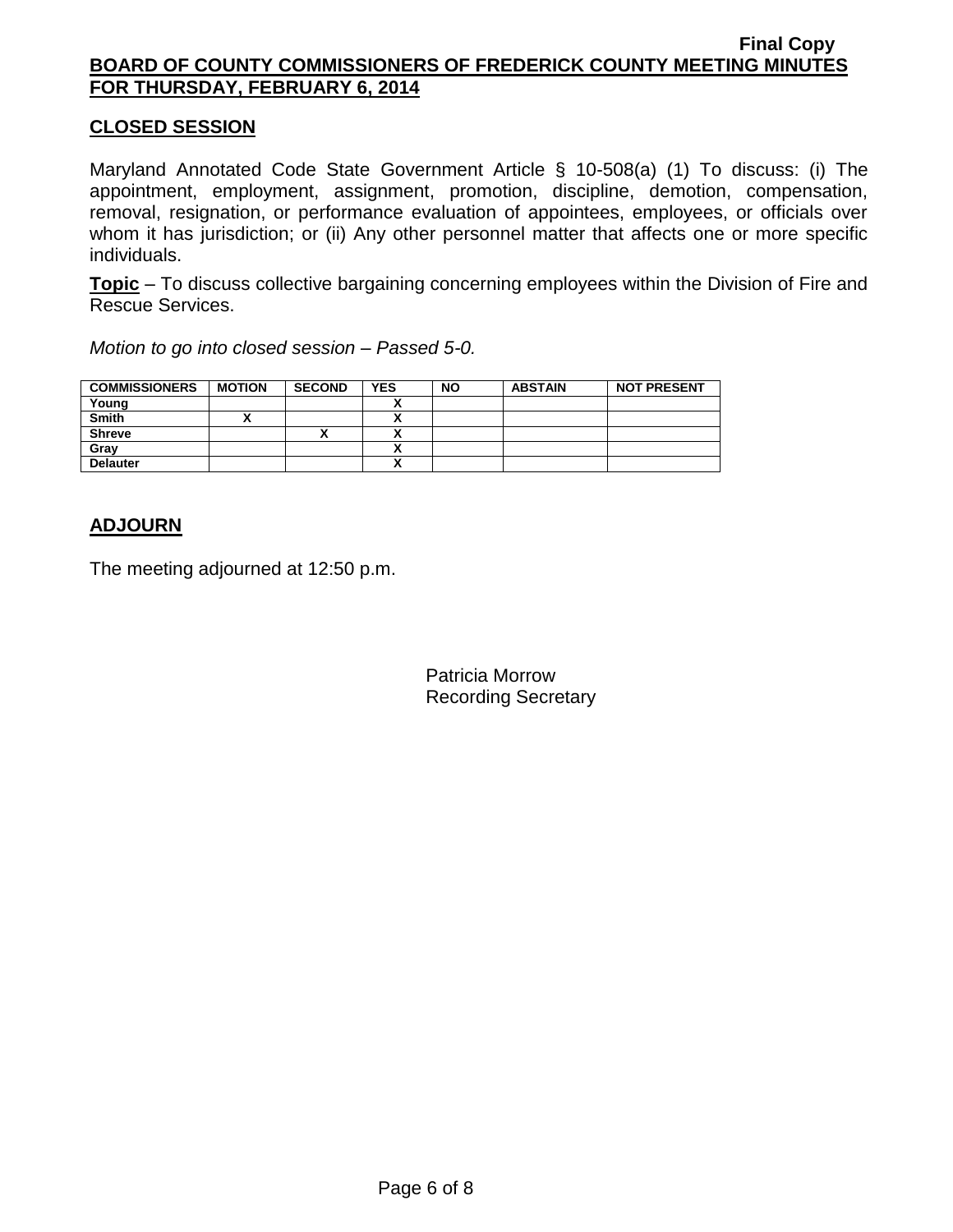# **FORM OF STATEMENT FOR CLOSING THE MEETING OF THURSDAY, FEBRUARY 6, 2014**

# **STATUTORY AUTHORITY TO CLOSE SESSION**

# **State Government Article §10-508(a):**

(1) To discuss: (i) The appointment, employment, assignment, promotion, discipline, demotion, compensation, removal, resignation, or performance evaluation of appointees, employees, or officials over whom it has jurisdiction; or (ii) Any other personnel matter that affects one or more specific individuals.

### **Motion:**

Commissioner Smith moved to go into closed session in accordance with Maryland Annotated Code State Government Article §10-508(a) (1) To discuss: (i) The appointment, employment, assignment, promotion, discipline, demotion, compensation, removal, resignation, or performance evaluation of appointees, employees, or officials over whom it has jurisdiction; or (ii) Any other personnel matter that affects one or more specific individuals. Commissioner Shreve seconded the motion that passed 5-0.

### **Time and Location:**

1:00 p.m. – Third Floor Meeting Room, Winchester Hall

# **Topic to be Discussed:**

To discuss collective bargaining concerning employees within the Division of Fire and Rescue Services.

> Patti Morrow Recording Secretary